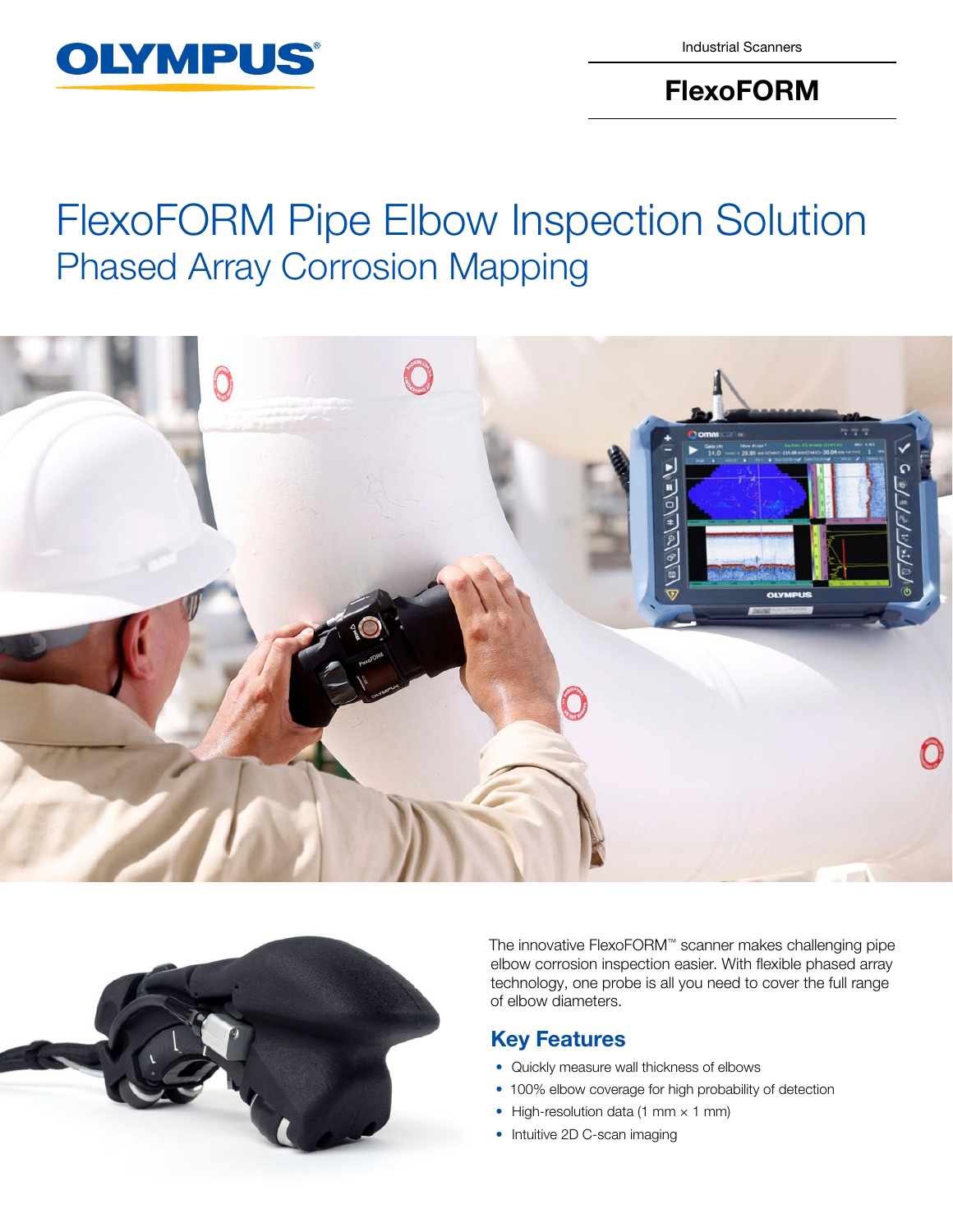## The Power of Flexibility



The FlexoFORM scanner inspecting the intrados of a 4.5 in. OD pipe elbow.

Pipe elbows are susceptible to damage, such as from flow-accelerated corrosion (FAC). However, inspecting them poses unique challenges. Because their surface shape changes from convex on the extrados (outside curve) to concave on the intrados (inside curve), and because many diameter standards exist, ultrasonic testing to evaluate damage in the elbow was limited to doing spot check thickness measurements using probes with small footprints.

The FlexoFORM™ solution solves the challenges of pipe elbow inspection and enables 100% coverage with intuitive C-scan imaging. The solution integrates flexible ultrasonic phased array probe technology and a water column in a scanner that is easy to use and offers high productivity.

### A Convenient Elbow Inspection Solution

The scanner's strong magnetic wheels minimize the operator's physical input while following the scan lines. The wheels keep the scanner attached to the pipe, and a foam gasket is permanently in contact with the surface to keep the water column filled. The wedge minimizes water consumption and provides easy air bubble management. The water column enables the scanner to conform to extrados and intrados shapes, couple to surfaces with moderate roughness, and synchronize data to the front wall.

The only part that needs to be changed is the wedge, which is contoured to fit a specific diameter. The flexible array is shaped by the wedge to sit concentric to the elbow's surface, enabling the use of simple 0-degree focal laws, similar to inspecting a flat surface.

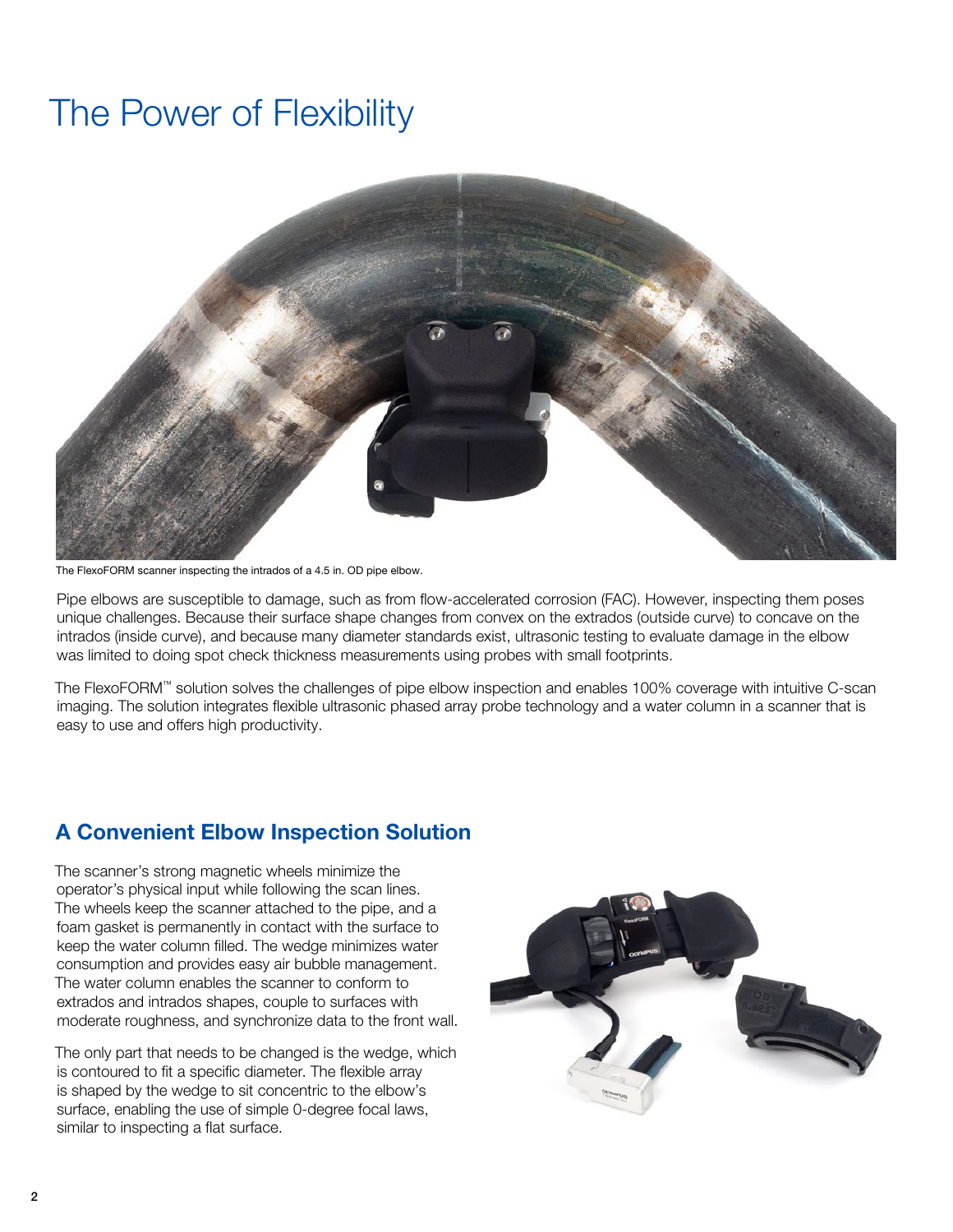## High-Resolution Data

The FlexoFORM scanner is used with an OmniScan® MX2 or SX flaw detector to acquire and save data with a resolution as high as 1 mm × 1 mm to detect and measure different types of damages or anomalies such as remaining wall thickness, corrosion pitting, and mid-wall lamination or inclusions. The high-density data combined with the multiple views available directly in the flaw detector or through OmniPC™ software provide clear images of the pipe material's condition and make data interpretation faster and easier. Because the entire surface of the elbow is covered, the FlexoFORM solution is less dependent on the operator and provides an improved probability of detection as compared to simple spot checking.



The scan direction is encoded, and an indexing button is positioned directly on the scanner to perform the index increment in the second axis to create 2D surface maps within the same file.

### Longitudinal Inspection with the FlexoFORM™ Scanner



The FlexoFORM scanner can also inspect pipes in the longitudinal direction. This configuration is especially useful for smaller pipes or when the region of interest is concentrated within a specific sector around the pipe. In these situations, inspection in the longitudinal axis can be more appropriate than scanning in the circumferential direction with a flat phased array probe. The FlexoFORM scanner can also be a powerful tool for the inspection of water walls in power generation boilers.